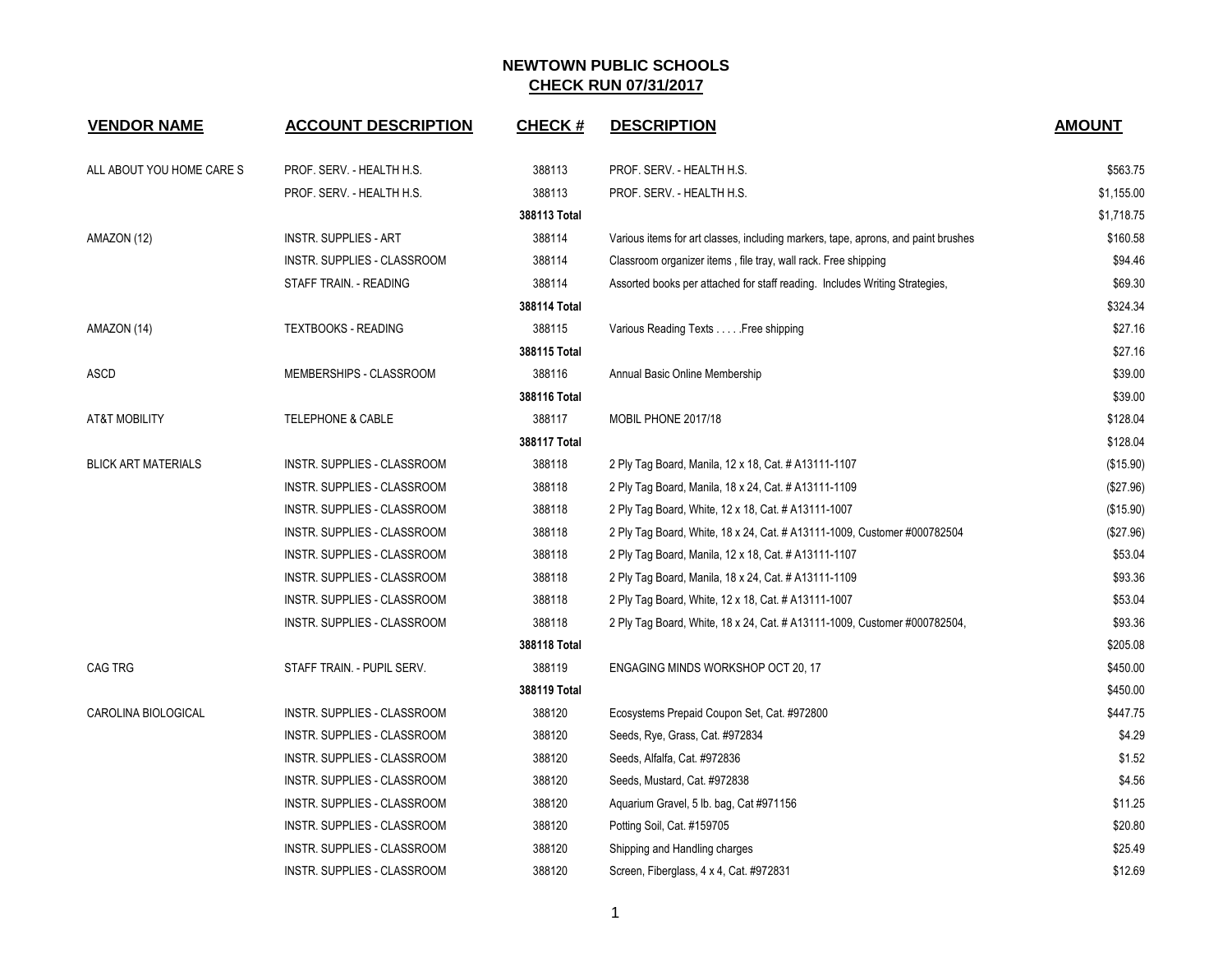| <b>VENDOR NAME</b>          | <b>ACCOUNT DESCRIPTION</b>      | <b>CHECK#</b> | <b>DESCRIPTION</b>                                                        | <b>AMOUNT</b> |
|-----------------------------|---------------------------------|---------------|---------------------------------------------------------------------------|---------------|
| CAROLINA BIOLOGICAL         | INSTR. SUPPLIES - CLASSROOM     | 388120        | Toothpicks, Cat. #971909                                                  | \$1.95        |
|                             | INSTR. SUPPLIES - CLASSROOM     | 388120        | Quad, Planter Pack of 32, Cat. #971935                                    | \$39.75       |
|                             | INSTR. SUPPLIES - CLASSROOM     | 388120        | Pack of 3, Copper Sulfate Squares, Cat. #971943                           | \$6.57        |
|                             | INSTR. SUPPLIES - CLASSROOM     | 388120        | Pack of dried honey bees, Cat. #971919                                    | \$9.40        |
|                             | INSTR. SUPPLIES - CLASSROOM     | 388120        | Shipping and Handling charges                                             | \$7.50        |
|                             | INSTR. SUPPLIES - SCIENCE       | 388120        | All about me Microscope slide set Item 311960                             | \$42.75       |
|                             | INSTR. SUPPLIES - SCIENCE       | 388120        | Typical Animal and Plant Cells Microscope slide set, Item 292112          | \$22.80       |
|                             | INSTR. SUPPLIES - SCIENCE       | 388120        | Energy and its sources card game, Item 751037                             | \$121.60      |
|                             | INSTR. SUPPLIES - SCIENCE       | 388120        | Ship charge                                                               | \$16.94       |
|                             | INSTR. SUPPLIES - CLASSROOM     | 388120        | Science Supplies - see attached                                           | \$15.00       |
|                             | INSTR. SUPPLIES - CLASSROOM     | 388120        | Shipping                                                                  | \$8.97        |
|                             |                                 | 388120 Total  |                                                                           | \$821.58      |
| <b>CES</b>                  | TUITION - OUT-OF-DISTRICT       | 388121        | TUITION - OUT-OF-DISTRICT                                                 | \$6,529.00    |
|                             | TUITION - OUT-OF-DISTRICT       | 388121        | TUITION - OUT-OF-DISTRICT                                                 | \$9,462.00    |
|                             |                                 | 388121 Total  |                                                                           | \$15,991.00   |
| CHARTER COMMUNICATION       | <b>TELEPHONE &amp; CABLE</b>    | 388122        | SERV 2017/18                                                              | \$3,153.60    |
|                             |                                 | 388122 Total  |                                                                           | \$3,153.60    |
| CONE, JOAN D.               | TUITION - OUT-OF-DISTRICT       | 388123        | TUITION - OUT-OF-DISTRICT                                                 | \$100.00      |
|                             | TUITION - OUT-OF-DISTRICT       | 388123        | TUITION - OUT-OF-DISTRICT                                                 | \$100.00      |
|                             |                                 | 388123 Total  |                                                                           | \$200.00      |
| CONNORS, JENNA              | OFF. SUPPLIES - ADMIN.          | 388124        | STAFF 1ST DAY BACK                                                        | \$376.50      |
|                             |                                 | 388124 Total  |                                                                           | \$376.50      |
| DELL MARKETING L.P.         | INSTR. SUPPLIES - COMPUTER ED.  | 388125        | Dell Chrome book touch screen                                             | \$2,413.11    |
|                             | INSTR. SUPPLIES - COMPUTER ED.  | 388125        | Dell Chrome book touch screen Free Shipping                               | \$176.96      |
|                             |                                 | 388125 Total  |                                                                           | \$2,590.07    |
| <b>EBSCO SUBSCRIPTION S</b> | <b>SUPPLIES - LIBRARY</b>       | 388126        | Magazine subscription renewal. Prices based on CLC discount. No Shipping. | \$387.76      |
|                             | ACCOUNTS RECEIVABLE - EDUCATION | 388126        | ACCOUNT#RB72060                                                           | (\$170.01)    |
|                             |                                 | 388126 Total  |                                                                           | \$217.75      |
| <b>EDADVANCE</b>            | TUITION - OUT-OF-DISTRICT       | 388127        | TUITION - OUT-OF-DISTRICT                                                 | \$4,320.00    |
|                             | TUITION - OUT-OF-DISTRICT       | 388127        | TUITION - OUT-OF-DISTRICT                                                 | \$375.00      |
|                             | TUITION - OUT-OF-DISTRICT       | 388127        | TUITION - OUT-OF-DISTRICT                                                 | \$2,880.00    |
|                             |                                 | 388127 Total  |                                                                           | \$7,575.00    |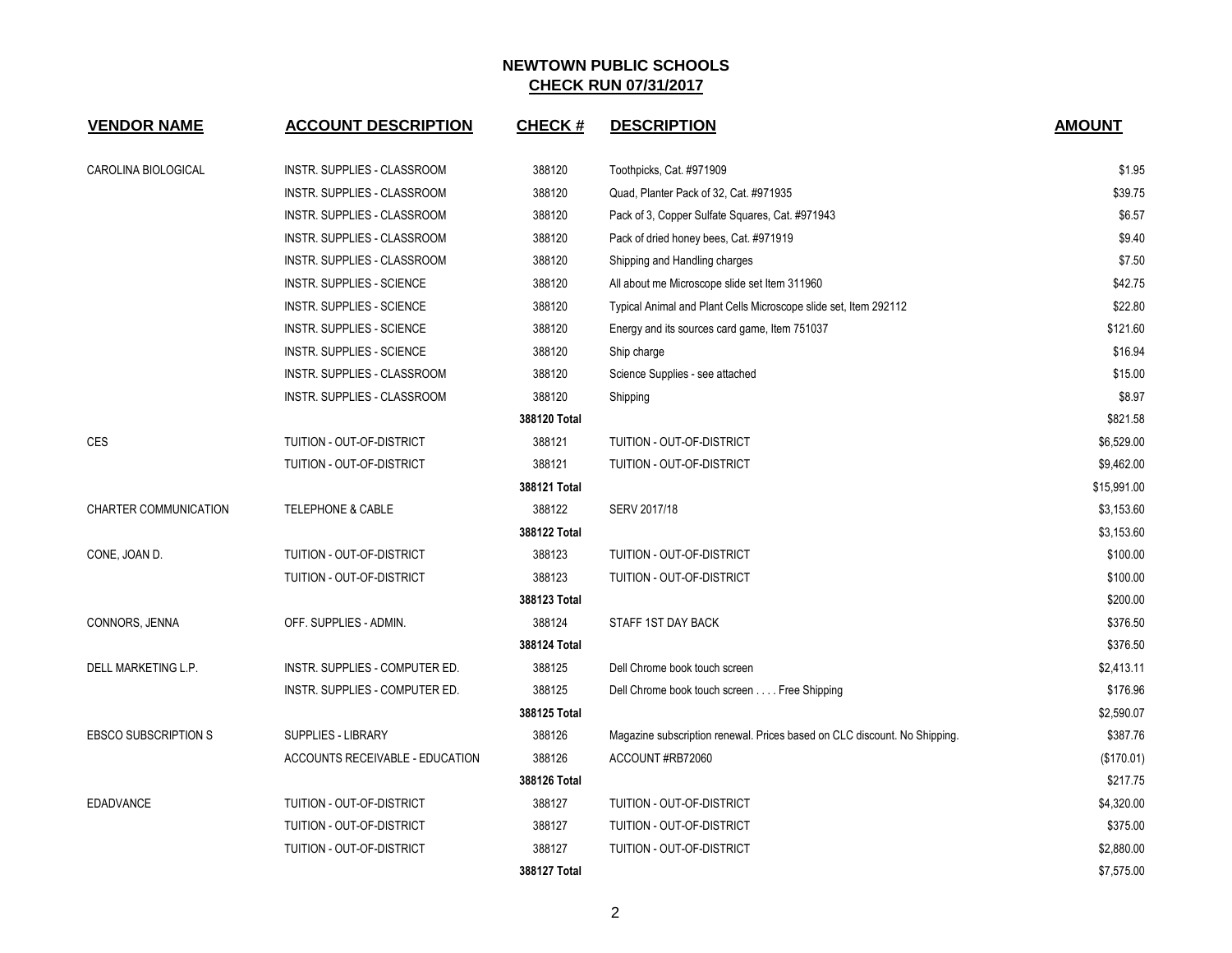| <b>VENDOR NAME</b>          | <b>ACCOUNT DESCRIPTION</b>       | <b>CHECK#</b> | <b>DESCRIPTION</b>                                         | <b>AMOUNT</b> |
|-----------------------------|----------------------------------|---------------|------------------------------------------------------------|---------------|
| EDUCATORS PUBLISHING SERV   | INSTR. SUPPLIES - SP. ED. PREK-8 | 388128        | SEE ATTACHED FOR EXPLODE THE CODE WORKBOOKS                | \$302.40      |
|                             | INSTR. SUPPLIES - SP. ED. PREK-8 | 388128        | <b>SHIPPING</b>                                            | \$30.24       |
|                             |                                  | 388128 Total  |                                                            | \$332.64      |
| ENCHANTED LEARNING, LLC     | CONTRACTED SERV. - LIBRARY       | 388129        | One year subscription to Enchanted                         | \$125.00      |
|                             |                                  | 388129 Total  |                                                            | \$125.00      |
| ERARDI, DR. JOSEPH V. JR    | STAFF TRAVEL - SUPER.            | 388130        | AFT TEACH CONF REIMB                                       | \$386.72      |
|                             |                                  | 388130 Total  |                                                            | \$386.72      |
| EVERSOURCE (ELEC-BOE)       | ELECTRICITY - H.                 | 388131        | ELEC 51084633023 28,320. KWH                               | \$4,025.70    |
|                             | ELECTRICITY - M.G.               | 388131        | ELEC 51171733009 10320. KWH                                | \$1,828.18    |
|                             | ELECTRICITY - HOM.               | 388131        | ELEC 51844633024 16128. KWH                                | \$9,470.44    |
|                             | ELECTRICITY - H.S.               | 388131        | ELEC 51318375011 867. KWH                                  | \$118.92      |
|                             | ELECTRICITY - H.S.               | 388131        | ELEC 51223253097 28. KWH                                   | \$284.73      |
|                             |                                  | 388131 Total  |                                                            | \$15,727.97   |
| EVERSOURCE (GAS-BOE)        | PROPANE & NATURAL GAS - S.H.     | 388132        | GAS 57914087044 2560. CCF                                  | \$2,522.28    |
|                             | PROPANE & NATURAL GAS - H.S.     | 388132        | GAS 57379855042 81.70 CCF                                  | \$149.73      |
|                             |                                  | 388132 Total  |                                                            | \$2,672.01    |
| GASPARINE, BARBARA          | OFF. SUPPLIES - ADMIN.           | 388133        | ADM SUPPLIES                                               | \$79.57       |
|                             |                                  | 388133 Total  |                                                            | \$79.57       |
| GOLDIE AND LIBRO MUSIC CE   | <b>INSTR. SUPPLIES - MUSIC</b>   | 388134        | MUSIC AND INSTRUMENTS                                      | \$2,000.00    |
|                             |                                  | 388134 Total  |                                                            | \$2,000.00    |
| HEINEMANN                   | INSTR. SUPPLIES - CLASSROOM      | 388135        | The reading strategies book, paperback SKU EO7433          | \$219.00      |
|                             | INSTR. SUPPLIES - CLASSROOM      | 388135        | Shipping charge                                            | \$21.90       |
|                             |                                  | 388135 Total  |                                                            | \$240.90      |
| <b>HOUGHTON MIFFLIN COM</b> | INSTR. SUPPLIES - SP. ED. PREK-8 | 388136        | BATTELLE DEVELOPMENTAL INVENTORY STUDENT WORKBOOK          | \$257.10      |
|                             | INSTR. SUPPLIES - SP. ED. PREK-8 | 388136        | <b>SHIPPING</b>                                            | \$25.71       |
|                             |                                  | 388136 Total  |                                                            | \$282.81      |
| <b>ITSAVVY LLC</b>          | INSTR. SUPPLIES - INFO. TECH.    | 388137        | 16074931 - Cat 6 patch Cable 3 ft. Blue - Mft # 10X8-22403 | \$32.50       |
|                             |                                  | 388137 Total  |                                                            | \$32.50       |
| JOHNS, LISA                 | STAFF TRAVEL - INFO. TECH.       | 388138        | TRAVEL JULY 2017                                           | \$13.05       |
|                             |                                  | 388138 Total  |                                                            | \$13.05       |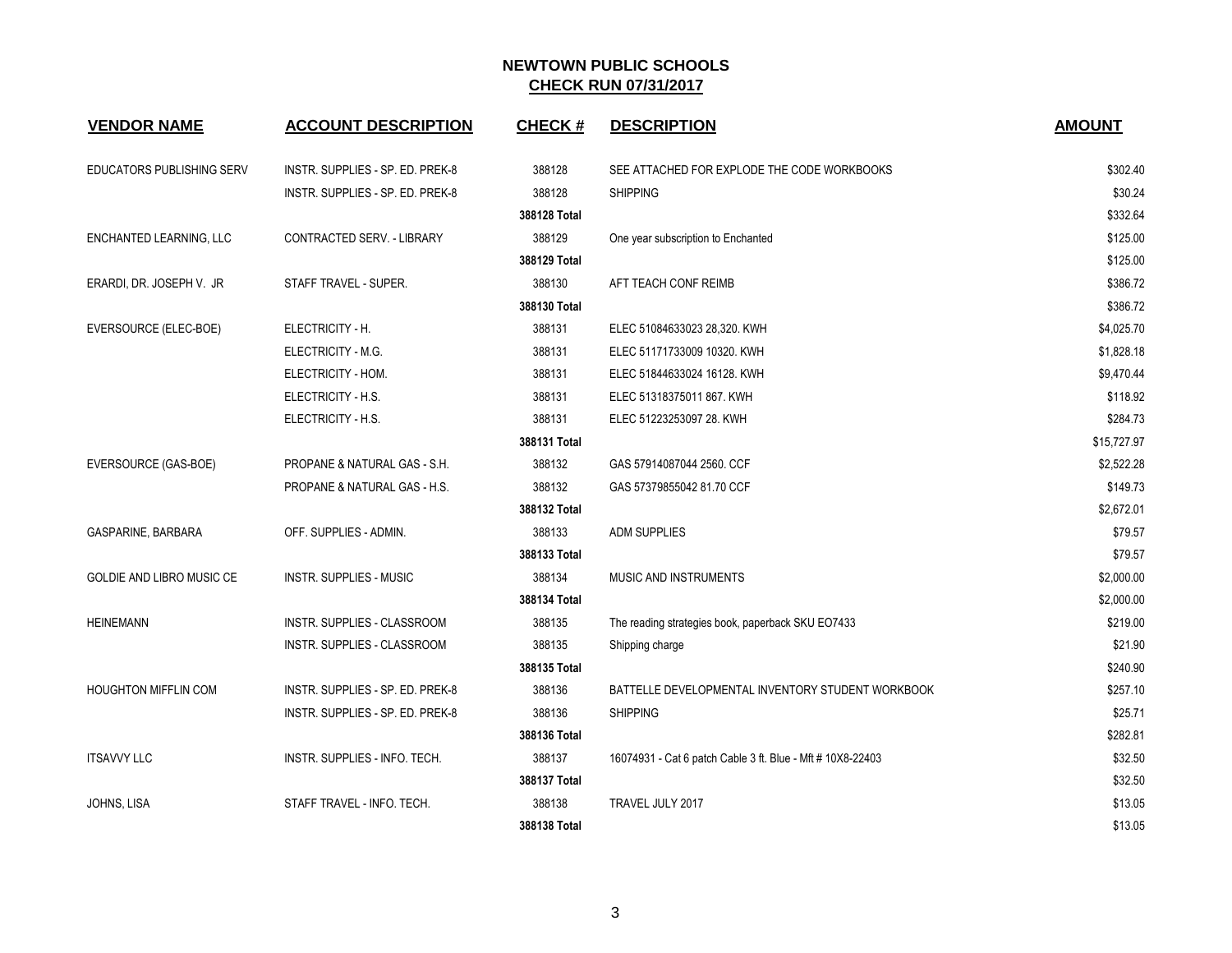| <b>VENDOR NAME</b>        | <b>ACCOUNT DESCRIPTION</b>         | <b>CHECK#</b> | <b>DESCRIPTION</b>                                                                | <b>AMOUNT</b> |
|---------------------------|------------------------------------|---------------|-----------------------------------------------------------------------------------|---------------|
| LEGO EDUCATION NORTH AMER | INSTR. SUPPLIES - GIFTED           | 388139        | SEE ATTACHED QUOTE QUO-24137-NOS7Q9/0                                             | \$2,446.34    |
|                           | INSTR. SUPPLIES - GIFTED           | 388139        | SEE ATTACHED QUOTE QUO-24137-NOS7Q9/0                                             | \$96.39       |
|                           |                                    | 388139 Total  |                                                                                   | \$2,542.73    |
| MARKER BOARD PEOPLE,      | INSTR. SUPPLIES - CLASSROOM        | 388140        | Student Erasers S/150 - no shipping                                               | \$144.00      |
|                           |                                    | 388140 Total  |                                                                                   | \$144.00      |
| MASON W.B. INC.           | INSTR. SUPPLIES - CLASSROOM        | 388141        | Universal Top-Load Poly Sheet Protectors, Standard Gauge, Letter Size, Clear      | \$22.95       |
|                           | <b>INSTR. SUPPLIES - CLASSROOM</b> | 388141        | Oxford School Grade Twin Pocket Folders with Tang Fasteners, Red, 25/Box,         | \$30.87       |
|                           | INSTR. SUPPLIES - CLASSROOM        | 388141        | Elmers Washable All Purpose School Glue Sticks, Clear, 60/Box, Item #EPIE501      | \$214.20      |
|                           | INSTR. SUPPLIES - CLASSROOM        | 388141        | Tartan General Purpose Packing Tape, 2 x 55 yds., 3 inch core, clear, 6/pack      | \$46.00       |
|                           | OFF. SUPPLIES - BUS. SERV.         | 388141        | COFFEE 2017/18                                                                    | \$41.96       |
|                           | OFF. SUPPLIES - BUS. SERV.         | 388141        | WATER 2017/18                                                                     | \$24.95       |
|                           | INSTR. SUPPLIES - SP. ED. PREK-8   | 388141        | PRESCHOOL SUPPLIES, TOYS, PROGRAM MATERIALS                                       | \$609.27      |
|                           | INSTR. SUPPLIES - SP. ED. PREK-8   | 388141        | PRESCHOOL SUPPLIES, TOYS, PROGRAM MATERIALS                                       | \$82.13       |
|                           | INSTR. SUPPLIES - SP. ED. PREK-8   | 388141        | PRESCHOOL SUPPLIES, TOYS, PROGRAM MATERIALS                                       | \$245.10      |
|                           | INSTR. SUPPLIES - TRANSITIONAL     | 388141        | SUPPLIES FOR TRANSITION                                                           | \$17.85       |
|                           | INSTR. SUPPLIES - CLASSROOM        | 388141        | Various items for classroom use, including dry erase markers, and hanging folders | \$483.49      |
|                           | INSTR. SUPPLIES - CLASSROOM        | 388141        | See attached, color paper, pencils, sharpies, no shipping CREC order              | \$906.04      |
|                           | INSTR. SUPPLIES - SP. ED. PREK-8   | 388141        | SUPPLIES FOR BCBA                                                                 | \$141.68      |
|                           | OFF. SUPPLIES - ADMIN.             | 388141        | Supplies for prof development, see attached, no shipping                          | \$143.09      |
|                           | OTHER SUPPLIES - STAFF DEVELOP.    | 388141        | Misc. Items for Writing Workshop July 24-27, 2017 See attached                    | \$280.00      |
|                           | INSTR. SUPPLIES - CLASSROOM        | 388141        | ELAN S40 student planner, no shipping                                             | (\$155.39)    |
|                           | INSTR. SUPPLIES - CLASSROOM        | 388141        | ELAN S40 student planner, no shipping                                             | \$629.14      |
|                           | INSTR. SUPPLIES - CLASSROOM        | 388141        | ELAN S40 student planner, no shipping                                             | \$155.39      |
|                           | INSTR. SUPPLIES - CLASSROOM        | 388141        | Various Office Supplies- See Attached no shipping                                 | \$53.90       |
|                           |                                    | 388141 Total  |                                                                                   | \$3,972.62    |
| MCGRAW-HILL SCHOOL EDUCAT | INSTR. SUPPLIES - SP. ED. PREK-8   | 388142        | <b>READING MASTERY PROGRAM</b>                                                    | \$759.76      |
|                           |                                    | 388142 Total  |                                                                                   | \$759.76      |
| <b>MOEMS</b>              | MEMBERSHIPS - CLASSROOM            | 388143        | Mathematical Olympiads Annual Membership                                          | \$109.00      |
|                           |                                    | 388143 Total  |                                                                                   | \$109.00      |
| <b>MORETTI, CHRIS</b>     | MEMBERSHIPS - ADMIN.               | 388144        | <b>SMORE MEMBERSHIP</b>                                                           | \$79.00       |
|                           |                                    | 388144 Total  |                                                                                   | \$79.00       |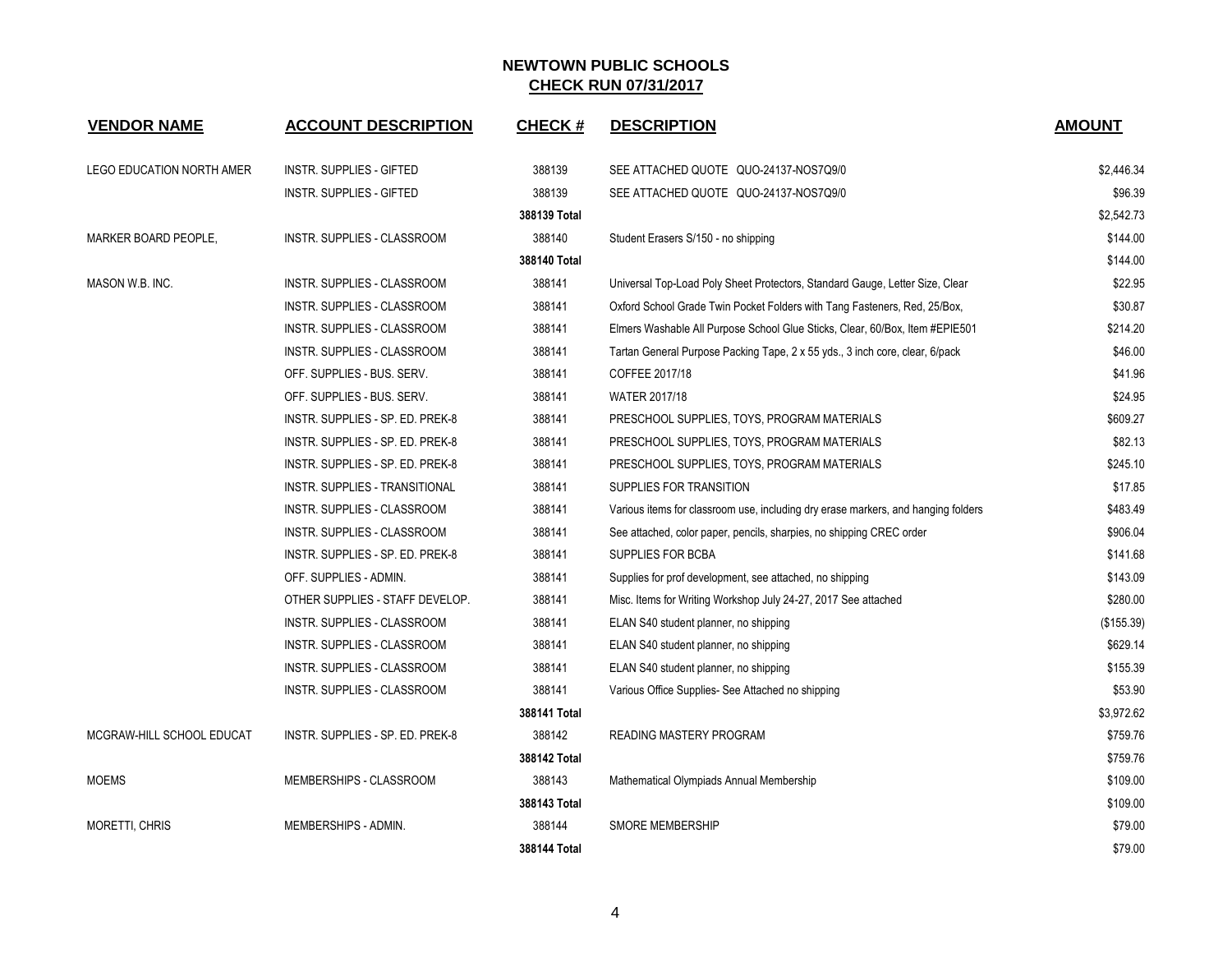| <b>VENDOR NAME</b>          | <b>ACCOUNT DESCRIPTION</b>        | <b>CHECK#</b> | <b>DESCRIPTION</b>                                                                               | <b>AMOUNT</b> |
|-----------------------------|-----------------------------------|---------------|--------------------------------------------------------------------------------------------------|---------------|
| <b>NASCO</b>                | INSTR. SUPPLIES - CLASSROOM       | 388145        | Stamp Pads S/8 - no shipping                                                                     | \$126.60      |
|                             |                                   | 388145 Total  |                                                                                                  | \$126.60      |
| <b>NCTM</b>                 | MEMBERSHIPS - CLASSROOM           | 388146        | Annual Membership                                                                                | \$96.00       |
|                             |                                   | 388146 Total  |                                                                                                  | \$96.00       |
| NEOPOST USA INC.            | OFF. SUPPLIES - BUS. SERV.        | 388147        | DBL TAPE-ADH 300 STRIPS #PT2NO3                                                                  | \$124.50      |
|                             | OFF. SUPPLIES - BUS. SERV.        | 388147        | NEOPOST IN-6/7 SERIES INK CART FOR POST METER #ININK67                                           | \$175.00      |
|                             | OFF. SUPPLIES - BUS. SERV.        | 388147        | <b>SHIPPING</b>                                                                                  | \$5.00        |
|                             |                                   | 388147 Total  |                                                                                                  | \$304.50      |
| <b>NSTA MEMBER SERVICES</b> | MEMBERSHIPS - CLASSROOM           | 388148        | Annual Membership                                                                                | \$79.00       |
|                             |                                   | 388148 Total  |                                                                                                  | \$79.00       |
| ON-SITE SHREDDING           | CONTRACTED SERV. - BUS. SERV.     | 388149        | SHREDDING SERV 2017/18 C/O                                                                       | \$40.00       |
|                             |                                   | 388149 Total  |                                                                                                  | \$40.00       |
| ORIGO EDUCATION             | INSTR. SUPPLIES - CLASSROOM       | 388150        | Big Book Set Grade 1 - English Item#OB1 12 set                                                   | \$355.86      |
|                             | INSTR. SUPPLIES - CLASSROOM       | 388150        | Kindergarten Teacher Resource Kit Item# TNC-370-2                                                | \$199.00      |
|                             | INSTR. SUPPLIES - CLASSROOM       | 388150        | Grade 1 Teacher Resource Kit Item# TNC-387-2                                                     | \$199.00      |
|                             | INSTR. SUPPLIES - CLASSROOM       | 388150        | Shipping                                                                                         | \$75.39       |
|                             |                                   | 388150 Total  |                                                                                                  | \$829.25      |
| PCM-G                       | CONTRACTED SERV. - CLASSRM        | 388151        | ANYWHERE CART 36 BAY ACPLUS PART 13763268                                                        | \$895.00      |
|                             |                                   | 388151 Total  |                                                                                                  | \$895.00      |
| PCM-G                       | REPAIRS - INFO. TECH.             | 388152        | Shipping No loading dock                                                                         | \$100.00      |
|                             |                                   | 388152 Total  |                                                                                                  | \$100.00      |
| PHONAK LLC                  | EQUIPMENT - SP/HEAR.              | 388153        | ROGER X - FM UNIT                                                                                | \$869.99      |
|                             | EQUIPMENT - SP/HEAR.              | 388153        | BATTERIES FOR FM UNIT                                                                            | \$19.40       |
|                             |                                   | 388153 Total  |                                                                                                  | \$889.39      |
| REALLY GOOD STUFF INC.      | INSTR. SUPPLIES - CLASSROOM       | 388154        | Book bags, letters journals see attached - \$575.18 ledd \$100 coupon code SUN100                | \$306.06      |
|                             | INSTR. SUPPLIES - CLASSROOM       | 388154        | shipping                                                                                         | \$42.77       |
|                             |                                   | 388154 Total  |                                                                                                  | \$348.83      |
| RIVISTAS SUBSCRIPTION SER   | <b>CONTRACTED SERV. - LIBRARY</b> | 388155        | Renewal of 15 Subscriptions, please see attached list, for one school year, 2017-2018, Account # | \$434.22      |
|                             |                                   | 388155 Total  |                                                                                                  | \$434.22      |
| SCHOOL SPECIALTY            | <b>SUPPLIES - LIBRARY</b>         | 388156        | Supplies for LMC. No Shipping.                                                                   | \$224.76      |
|                             | INSTR. SUPPLIES - CLASSROOM       | 388156        | School supplies, folders, erasers, rubber bands, markers, scissors, highlighters,                | \$1,095.86    |
|                             | INSTR. SUPPLIES - CLASSROOM       | 388156        | chart paper, color pencils, erasers, see attached                                                | \$262.91      |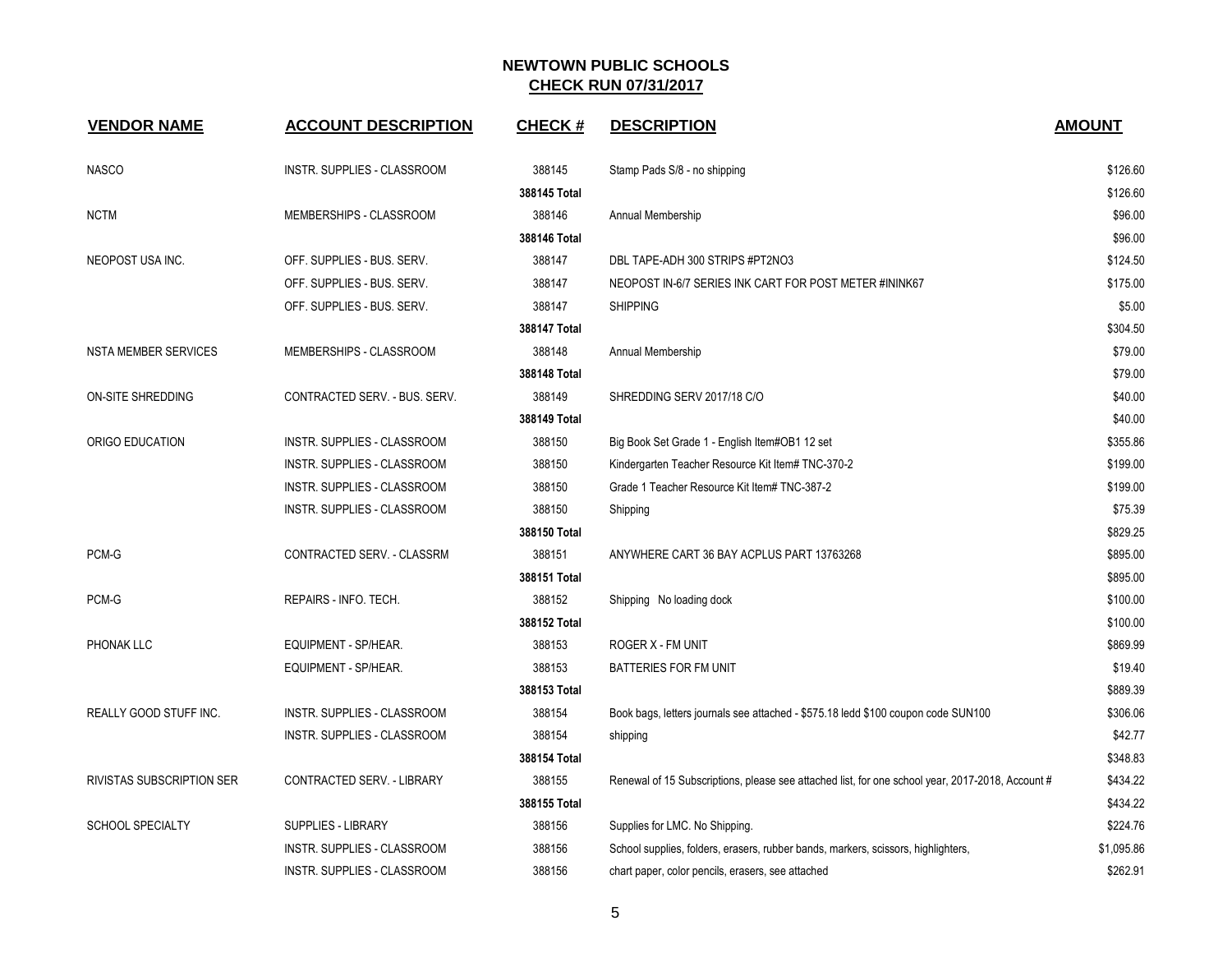| <b>VENDOR NAME</b>        | <b>ACCOUNT DESCRIPTION</b>         | <b>CHECK#</b> | <b>DESCRIPTION</b>                                                               | <b>AMOUNT</b> |
|---------------------------|------------------------------------|---------------|----------------------------------------------------------------------------------|---------------|
| <b>SCHOOL SPECIALTY</b>   | <b>INSTR. SUPPLIES - CLASSROOM</b> | 388156        | composition papers, various, see attached, no shipping                           | \$264.78      |
|                           | INSTR. SUPPLIES - CLASSROOM        | 388156        | composition paper, chart paper, erasers, see attached, no shipping               | \$175.67      |
|                           | INSTR. SUPPLIES - CLASSROOM        | 388156        | Classroom supplies, see attached, name tags, h.d. tape, birthday crowns, markers | \$539.55      |
|                           | INSTR. SUPPLIES - CLASSROOM        | 388156        | Composition papers, composition books, markers, highlighters, see attached       | \$178.86      |
|                           | INSTR. SUPPLIES - CLASSROOM        | 388156        | classroom supplies, see attached, name plates, pocket fodders, badges, labels,   | \$535.07      |
|                           | INSTR. SUPPLIES - CLASSROOM        | 388156        | Composition books, ast., easel pads                                              | \$739.97      |
|                           | <b>SUPPLIES - LIBRARY</b>          | 388156        | Classroom supplies, markers, crayons, see attached, no shipping                  | \$116.38      |
|                           | <b>INSTR. SUPPLIES - ART</b>       | 388156        | Jack Richeson Opaque Watercolor, 22-color set, Item #9-225882-697                | \$88.56       |
|                           | <b>INSTR. SUPPLIES - ART</b>       | 388156        | Halifax Watercolor Paper, 11 x 15, 100/pk., Item #9-206429-697                   | \$39.96       |
|                           | <b>INSTR. SUPPLIES - ART</b>       | 388156        | Fredrix Canvas Panels, 11 x 14, 3/pk., Item #9-1539520-697                       | \$64.56       |
|                           | INSTR. SUPPLIES - ART              | 388156        | Construction Paper, 12 x 18, Yellow-Orange, 50/pk., Item #9-402003-697           | \$17.92       |
|                           | <b>INSTR. SUPPLIES - ART</b>       | 388156        | Pink Pearl Beveled Erasers, Medium, 24/pk., Item #9-206723-697                   | \$10.98       |
|                           | <b>INSTR. SUPPLIES - ART</b>       | 388156        | Mr. Sketch Scented Stix Markers, 10/set, Item #9-059424-697                      | \$71.70       |
|                           | <b>INSTR. SUPPLIES - ART</b>       | 388156        | Sharpie Metallic Markers, Fine, Bronze, 12/pk, Item #9-1438021-697, Sale         | \$31.56       |
|                           | INSTR. SUPPLIES - CLASSROOM        | 388156        | Class supplies, see attached, weather chart, straws, Styrofoam balls, dice set   | \$330.87      |
|                           |                                    | 388156 Total  |                                                                                  | \$4,789.92    |
| SERRAVALLO. JENNIFER CONS | STAFF TRAIN. - STAFF DEVELOP.      | 388157        | Full Day presentation on Writing Strategies July 24, 2017 Grades k-8             | \$3,500.00    |
|                           |                                    | 388157 Total  |                                                                                  | \$3,500.00    |
| SUBURBAN STATIONERS INC.  | INSTR. SUPPLIES - CLASSROOM        | 388158        | Scissors for teacher use. Priced per CREC Bid. FREE SHIPPING                     | \$145.40      |
|                           |                                    | 388158 Total  |                                                                                  | \$145.40      |
| <b>TEACHER DIRECT LLC</b> | <b>INSTR. SUPPLIES - CLASSROOM</b> | 388159        | Paint & Sentence Strips - no shipping                                            | \$104.00      |
|                           |                                    | 388159 Total  |                                                                                  | \$104.00      |
| TEACHER SYNERGY, LLC      | INSTR. SUPPLIES - ENGLISH          | 388160        | CALCULUS MEGA BUNDLE                                                             | \$100.00      |
|                           | <b>INSTR. SUPPLIES - ENGLISH</b>   | 388160        | PROCESSING FEE                                                                   | \$2.99        |
|                           |                                    | 388160 Total  |                                                                                  | \$102.99      |
| <b>UBREAKIFIX</b>         | REPAIRS - INFO. TECH.              | 388161        | iPad225 (SPED) smashed screen to be replaced -                                   | \$100.00      |
|                           | REPAIRS - INFO. TECH.              | 388161        | iPad repair 341021 SPED                                                          | \$99.99       |
|                           |                                    | 388161 Total  |                                                                                  | \$199.99      |
| ULTRA GOLDEN SOFTWARE LLC | PROF. SERV. - BUS. SERV            | 388162        | EXCEL BUDGET & MONTHLY REPORTING SYSTEM 2017/18                                  | \$450.00      |
|                           |                                    | 388162 Total  |                                                                                  | \$450.00      |
| <b>US GAMES</b>           | INSTR. SUPPLIES - P.E.             | 388163        | PE supplies, quote 20916461 nos shipping                                         | \$531.22      |
|                           |                                    | 388163 Total  |                                                                                  | \$531.22      |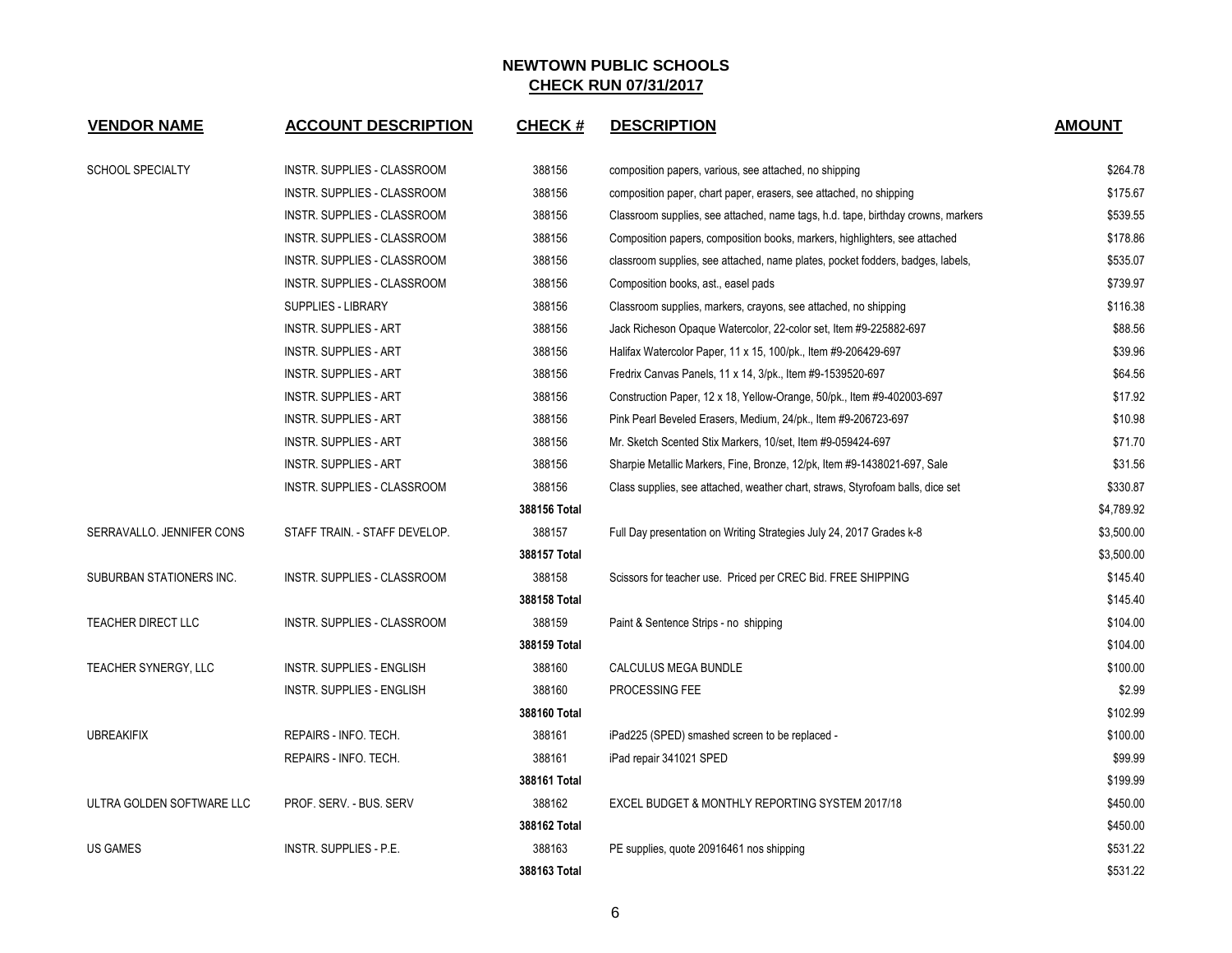| <b>VENDOR NAME</b>        | <b>ACCOUNT DESCRIPTION</b>   | <b>CHECK#</b> | <b>DESCRIPTION</b>                                                                   | <b>AMOUNT</b> |
|---------------------------|------------------------------|---------------|--------------------------------------------------------------------------------------|---------------|
| <b>VERIZON WIRELESS</b>   | <b>TELEPHONE &amp; CABLE</b> | 388164        | TELEPHONE SERV 2017/18                                                               | \$2,610.68    |
|                           |                              | 388164 Total  |                                                                                      | \$2,610.68    |
| <b>WAYFAIR, LLC</b>       | OFF. SUPPLIES - ADMIN.       | 388165        | Assorted office supplies: Files, bookcases                                           | \$1,064.66    |
|                           | INSTR. SUPPLIES - CLASSROOM  | 388165        | Items for use in classroom, nurses office cabinet. See attached quote. FREE SHIPPING | \$1,430.86    |
|                           |                              | 388165 Total  |                                                                                      | \$2,495.52    |
| AMAZON (12)               | INSTR. SUPPLIES - SCIENCE    | 388166        | <b>ITEMS FOR SCIENCE FAIR</b>                                                        | \$39.90       |
|                           | STAFF TRAIN. - READING       | 388166        | Assorted books per attached for staff reading. Includes Writing Strategies           | \$302.21      |
|                           |                              | 388166 Total  |                                                                                      | \$342.11      |
| AMAZON (14)               | <b>TEXTBOOKS - READING</b>   | 388167        | Various Reading Texts. Free shipping                                                 | \$298.04      |
|                           | <b>TEXTBOOKS - SCIENCE</b>   | 388167        | Various Science Texts Free shipping                                                  | \$24.42       |
|                           | <b>TEXTBOOKS - SCIENCE</b>   | 388167        | Various Science Texts Free shipping                                                  | \$89.84       |
|                           | <b>TEXTBOOKS - SCIENCE</b>   | 388167        | Various Science Texts Free shipping                                                  | \$6.65        |
|                           | <b>TEXTBOOKS - SCIENCE</b>   | 388167        | Various Science Texts Free shipping                                                  | \$17.20       |
|                           | <b>TEXTBOOKS - SCIENCE</b>   | 388167        | Various Science Texts Free shipping                                                  | \$1,016.29    |
|                           | <b>TEXTBOOKS - READING</b>   | 388167        | Various Reading Texts Free shipping                                                  | \$169.54      |
|                           | <b>TEXTBOOKS - READING</b>   | 388167        | Various Reading Texts Free shipping                                                  | \$541.54      |
|                           | <b>TEXTBOOKS - READING</b>   | 388167        | Various Reading Texts. Free shipping                                                 | \$1,374.28    |
|                           | <b>TEXTBOOKS - READING</b>   | 388167        | Various Reading Texts. Free shipping                                                 | \$819.56      |
|                           | INSTR. SUPPLIES - CLASSROOM  | 388167        | Classroom supplies                                                                   | \$5.08        |
|                           | INSTR. SUPPLIES - CLASSROOM  | 388167        | Classroom supplies                                                                   | \$5.29        |
|                           | INSTR. SUPPLIES - CLASSROOM  | 388167        | Classroom supplies                                                                   | \$5.29        |
|                           | INSTR. SUPPLIES - CLASSROOM  | 388167        | Classroom supplies                                                                   | \$50.42       |
|                           | INSTR. SUPPLIES - CLASSROOM  | 388167        | Classroom supplies                                                                   | \$398.14      |
|                           | INSTR. SUPPLIES - CLASSROOM  | 388167        | Classroom supplies                                                                   | \$22.38       |
|                           | INSTR. SUPPLIES - CLASSROOM  | 388167        | Classroom supplies                                                                   | \$5.29        |
|                           |                              | 388167 Total  |                                                                                      | \$4,849.25    |
| AQUARION WATER COMPANY OF | WATER - H.                   | 388168        | WATER 200332183 9 THOU GAL                                                           | \$256.06      |
|                           | WATER - S.H.                 | 388168        | WATER 200391787 27 THOU GAL                                                          | \$495.15      |
|                           | WATER - S.H.                 | 388168        | WATER 200389638 FIRE LINE                                                            | \$190.38      |
|                           | WATER - M.G.                 | 388168        | WATER 200331002 16 THOU GAL                                                          | \$295.94      |
|                           | WATER - M.S.                 | 388168        | WATER 200330637 35 THOU GAL                                                          | \$404.19      |
|                           | WATER - H.S.                 | 388168        | WATER 20032887 373 THOU GAL                                                          | \$2,329.89    |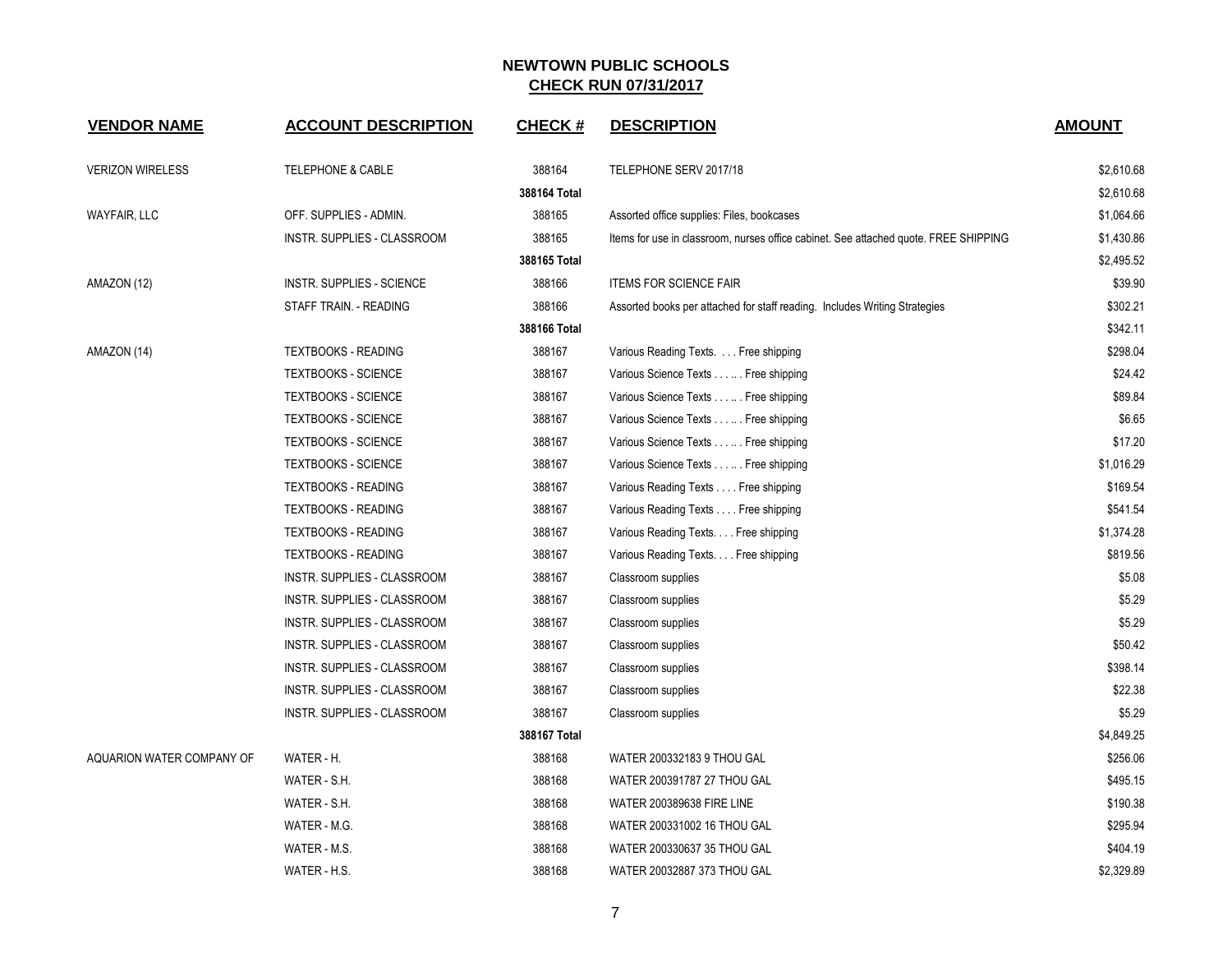| <b>VENDOR NAME</b>        | <b>ACCOUNT DESCRIPTION</b>      | <b>CHECK#</b> | <b>DESCRIPTION</b>                                            | <b>AMOUNT</b> |
|---------------------------|---------------------------------|---------------|---------------------------------------------------------------|---------------|
| AQUARION WATER COMPANY OF | WATER - H.S.                    | 388168        | WATER 200328345 223 THO GAL                                   | \$1,475.29    |
|                           | WATER - H.S.                    | 388168        | WATER 200331205 SNACK SHACK                                   | \$34.12       |
|                           |                                 | 388168 Total  |                                                               | \$5,481.02    |
| <b>BAGEL DELIGHT</b>      | OFF. SUPPLIES - ADMIN.          | 388169        | <b>FACULTY MEETING</b>                                        | \$19.95       |
|                           | OTHER SUPPLIES - STAFF DEVELOP. | 388169        | BAGELS MEETING 06/27/2017                                     | \$124.95      |
|                           | OTHER SUPPLIES - STAFF DEVELOP. | 388169        | BAGELS MEETING 06/16/2017                                     | \$119.95      |
|                           |                                 | 388169 Total  |                                                               | \$264.85      |
| <b>PRIVATE</b>            | <b>TUTORS - HOMEBOUND</b>       | 388170        | TUTORS - HOMEBOUND                                            | \$825.00      |
|                           |                                 | 388170 Total  |                                                               | \$825.00      |
| LITERACY SOLUTIONS LLC    | <b>TUTORS - IN SCHOOL</b>       | 388171        | <b>MEDIATED AGREEMENT</b>                                     | \$33.75       |
|                           | <b>TUTORS - IN SCHOOL</b>       | 388171        | <b>MEDIATED AGREEMENT</b>                                     | \$210.00      |
|                           |                                 | 388171 Total  |                                                               | \$243.75      |
| MCGRAW-HILL SCHOOL EDUCAT | TEXTBOOKS - CURR. DEVELOP.      | 388172        | NMS Grade 7 and 8 US History Textbooks See Quote (705 copies) | \$68,862.26   |
|                           |                                 | 388172 Total  |                                                               | \$68,862.26   |
| <b>NIXON COMPANY</b>      | CONTRACTED SERV. - ENGLISH      | 388173        | <b>ALLY BANNERS</b>                                           | \$365.00      |
|                           | CONTRACTED SERV. - ENGLISH      | 388173        | DAY OF SILENCE BANNER                                         | \$99.50       |
|                           | CONTRACTED SERV. - ENGLISH      | 388173        | DEBATE TEAM BANNER                                            | \$108.75      |
|                           | CONTRACTED SERV. - ENGLISH      | 388173        | LITERARY MAGAZINE BANNER                                      | \$116.25      |
|                           | CONTRACTED SERV. - ENGLISH      | 388173        | SHIPPING---- QUOTE L8560/00 AND EMAIL OF 5/26/17 2:10PM       | \$15.00       |
|                           |                                 | 388173 Total  |                                                               | \$704.50      |
| PHONAK LLC                | EQUIPMENT - SP/HEAR.            | 388174        | FM UNITS                                                      | (\$9,263.18)  |
|                           | <b>EQUIPMENT - SP/HEAR.</b>     | 388174        | <b>FM UNITS</b>                                               | \$9,263.18    |
|                           | EQUIPMENT - SP/HEAR.            | 388174        | <b>FM UNITS</b>                                               | \$9,690.99    |
|                           | <b>EQUIPMENT - SP/HEAR.</b>     | 388174        | <b>FM UNITS</b>                                               | \$133.26      |
|                           | INSTR. SUPPLIES - SP. ED. H.S.  | 388174        | SEE ATTACHED FOR REPLACEMENT FM UNITS                         | \$6,424.47    |
|                           | INSTR. SUPPLIES - SP. ED. H.S.  | 388174        | SEE ATTACHED FOR REPLACEMENT FM UNITS                         | \$76.22       |
|                           |                                 | 388174 Total  |                                                               | \$16,324.94   |
| <b>PROJECT RISE MUSIC</b> | CONTRACTED SERV. - MUSIC        | 388175        | DYSTOPIA VOID CHK 387563 REISSUE                              | \$2,500.00    |
|                           |                                 | 388175 Total  |                                                               | \$2,500.00    |
| TAX COLLECTOR NEWTOWN     | WATER - RIS.                    | 388176        | WATER USE 7.96 UNITS                                          | \$1,979.96    |
|                           | SEWER OPERATION & MAINT.        | 388176        | SEWER USE 8.34 UNITS                                          | \$1,088.37    |
|                           |                                 | 388176 Total  |                                                               | \$3,068.33    |